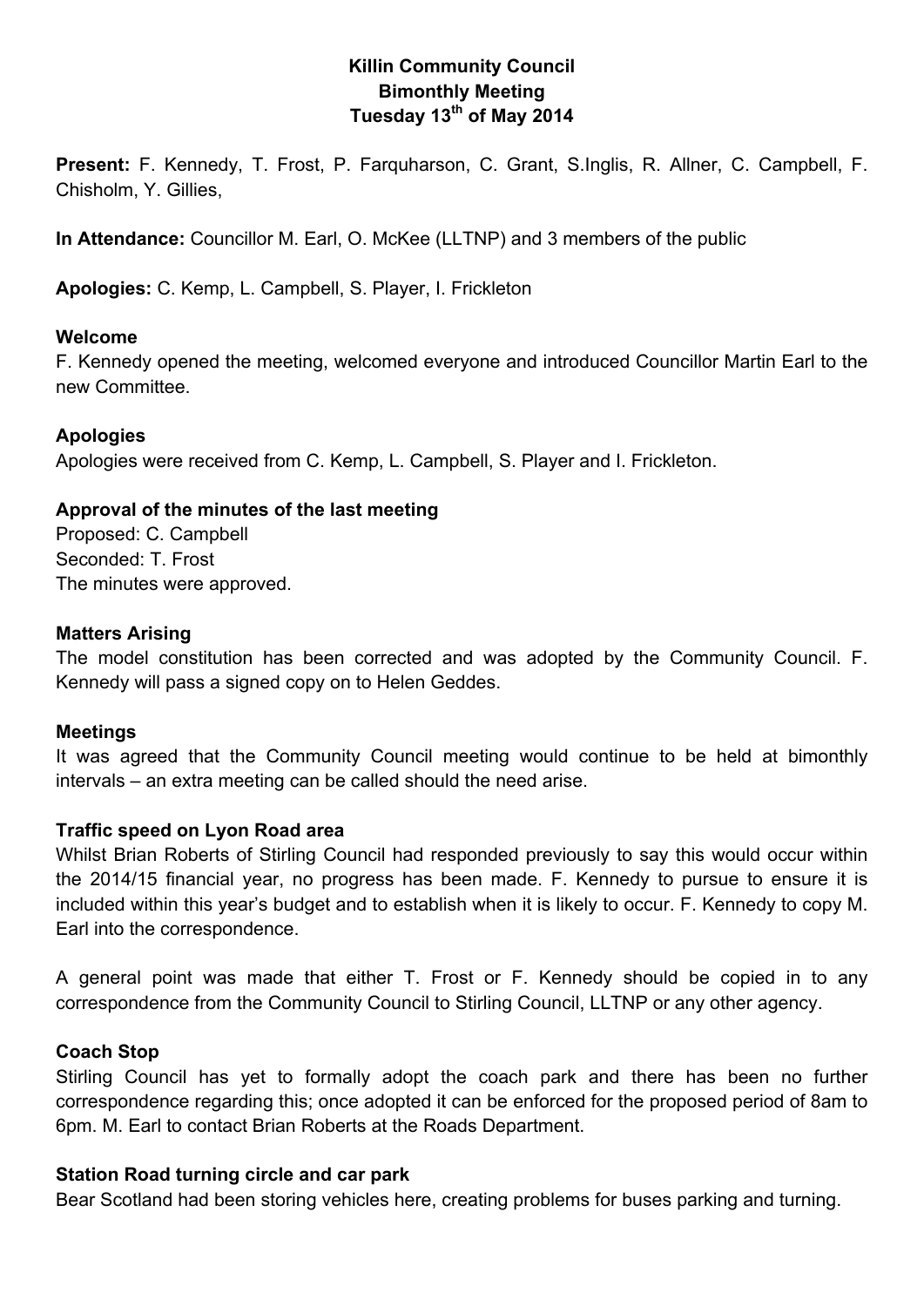Bear Scotland have moved the gritting lorries for the summer but they will return in the winter. F. Kennedy will contact Bear Scotland to ensure their staff are not parking in disabled bays without a disabled permit.

F. Kennedy, R. Allner and L. Campbell inspected this area recently, following up concerns about fly-tipping and R. Allner has taken photographs. An article has been prepared for the next edition of the Killin News and Stirling Council is aware there is a problem. F. Kennedy has asked Stirling Council's Waste Services Manager David Hopper to ask for access to Bear's CCTV. It was recognised that the problem of fly-tipping goes beyond Killin but it was thought that the lack of facilities within Killin had exacerbated the problem.

The brown bins for cardboard have now been removed from this area, but outlying rural areas have still not received a brown box or a food box. M. Earl clarified that large pieces of cardboard that do not fit in the brown box will be uplifted if left beside the box. Brown bin collections will stop each year on the 1<sup>st</sup> of November and resume on the 1<sup>st</sup> of March.

The restricted opening hours at the Callander recycling site were also discussed, in particular the lack of daytime opening. T. Frost has previously raised this with Les Goodfellow but has received no response. M. Earl will contact Stirling Council to re-visit the opening times at Callander, proposing some weekday, daytime opening to ensure everyone has an opportunity to use the facility. M. Earl will also clarify when the brown box roll-out will be completed.

# **Planning**

There were no items to discuss

# **Correspondence**

LLTNP Local Board Member Elections 2014 – http://www.lochlomond-trossachs.org/looking-after/local-board-member-elections-2014/menu-id-978.html

# **Road Naming**

Main Street does not extend as far as the former Youth Hostel site. The following names have been proposed:

- Highland Park Road
- Loch Tay Road
- Lochay Road
- Aberfeldy Road

The Community Council has responded that it is locally referred to as Lochay Road. M. Earl will contact Kevin Robertson, Head of Stirling Council's Economy, Planning and Regulations Department to determine the outcome.

### **Stirling Licensing Board's Draft Overprovision Statement**

This document is available for consultation. Comments should be submitted in writing by the  $3<sup>rd</sup>$  of June 2014.

### **Local Energy for Scotland**

CARES has been established by the Scottish Government to encourage local and community ownership of renewable energy across Scotland.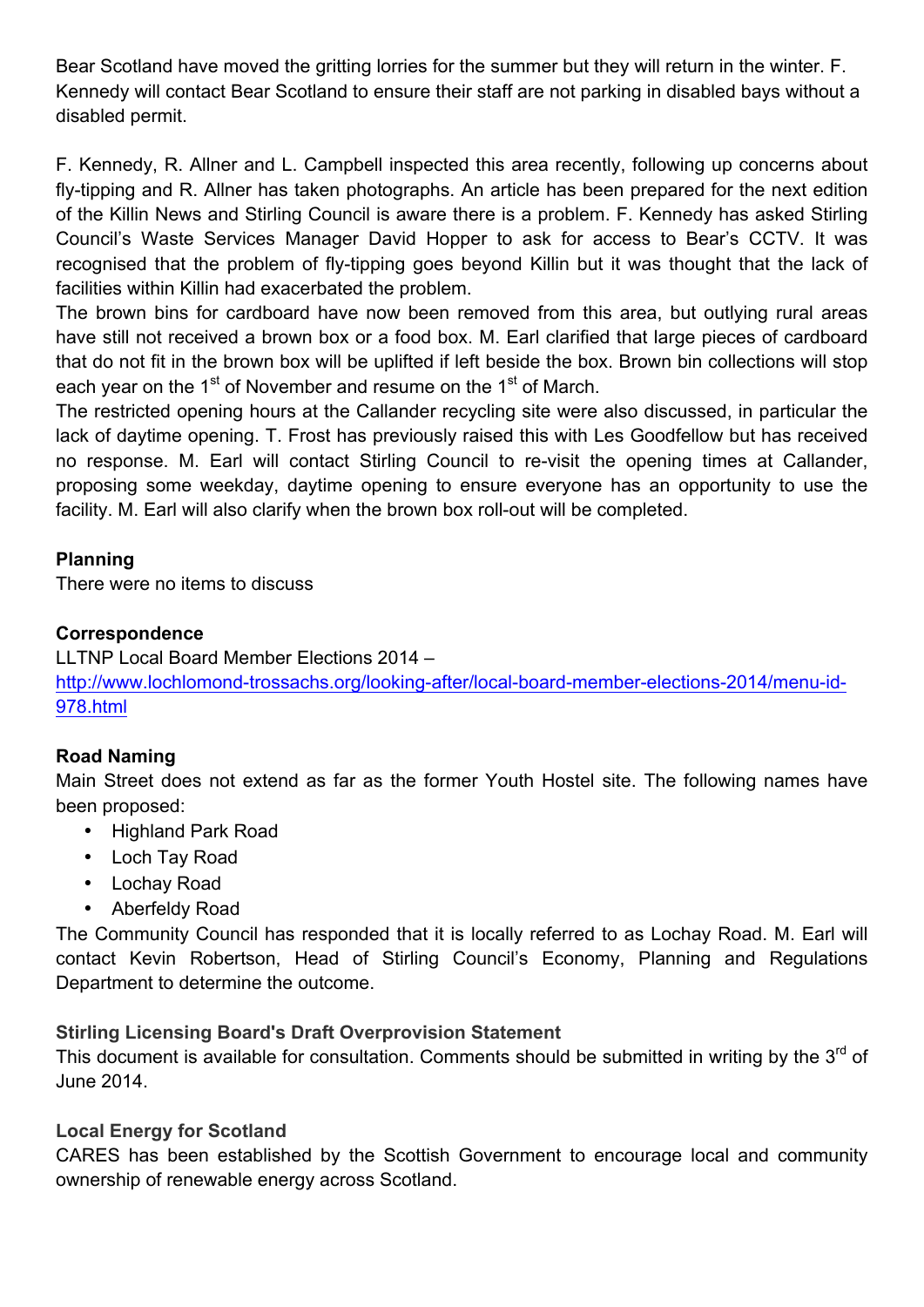## **Loch Lomond and the Trossachs Built Heritage Repair Grant 2014/15**

This year's funding has a wider remit than previously provided. It is available for buildings which pre-date 1919 and can provide a 50% grant up to £5000.

http://www.lochlomond-trossachs.org/looking-after/built-heritage-repair-grant/menu-id-963.html

### **Stirling Council Grant**

The Community Council has received funding of £180 for a Minutes Secretary and £419.21 for administrative costs. P. Farquharson will purchase paper for use by any Community Councillor.

### **A.O.C.B.**

#### **Dog Mess**

There has been an increasing amount of dog mess on the streets. It was agreed that a second article would be submitted to the Killin News to highlight the issue and provide details on how to report offences. M. Earl will contact Stirling Council to arrange a visit by the dog warden and a deep clean of the streets. Y. Gillies will contact Killin Primary School to suggest a project by the children to highlight the problem. The dog warden could also visit the school. It was noted that this problem is also occurring in fields.

#### **Support for Local Businesses**

The question of available support for local business from either Stirling Council or LLTNP was raised. M. Earl suggested that the Killin Business Community should get together and contact Councillor Neil Benny regarding establishing a Business Development District and what support this would offer.

Work is currently under way on reviewing the LLTNP's development plan. As part of this review the current local plan and the structure plans that cover the Park's area will be updated and replaced by one Local Development Plan. O. McKee will contact Fiona Stewart to book the Lesser McLaren Hall for an afternoon and evening in early June to host a consultation with the community on the plans and individuals are encourage to feed in their opinions and ideas. O. McKee will advertise this in the Killin News. Development opportunities can be raised and included in the plan.

The plan does state that 'recent housing development appears to have helped meet housing need and demand for the immediate term' but this was disputed in the meeting where a lack of affordable family homes was identified.

The plan also states that 'A key opportunity exists around the Station Road depot area, including the land to the south of this. This overall site could accommodate a range of uses and could help address visitors' needs via parking, toilets, information and signage'. However a recent approach by a local business to develop this site, including new and managed public toilets was rejected by Stirling Council.

http://www.lochlomond-trossachs.org/planning/ourlivepark/menu-id-977.html

O. McKee explained that where an unauthorised development has been reported to the LLTNP, their representatives do have a legal right to go on to land to investigate. However they should, as a matter of courtesy, introduce themselves and ask for permission.

### **Bridge of Lochay**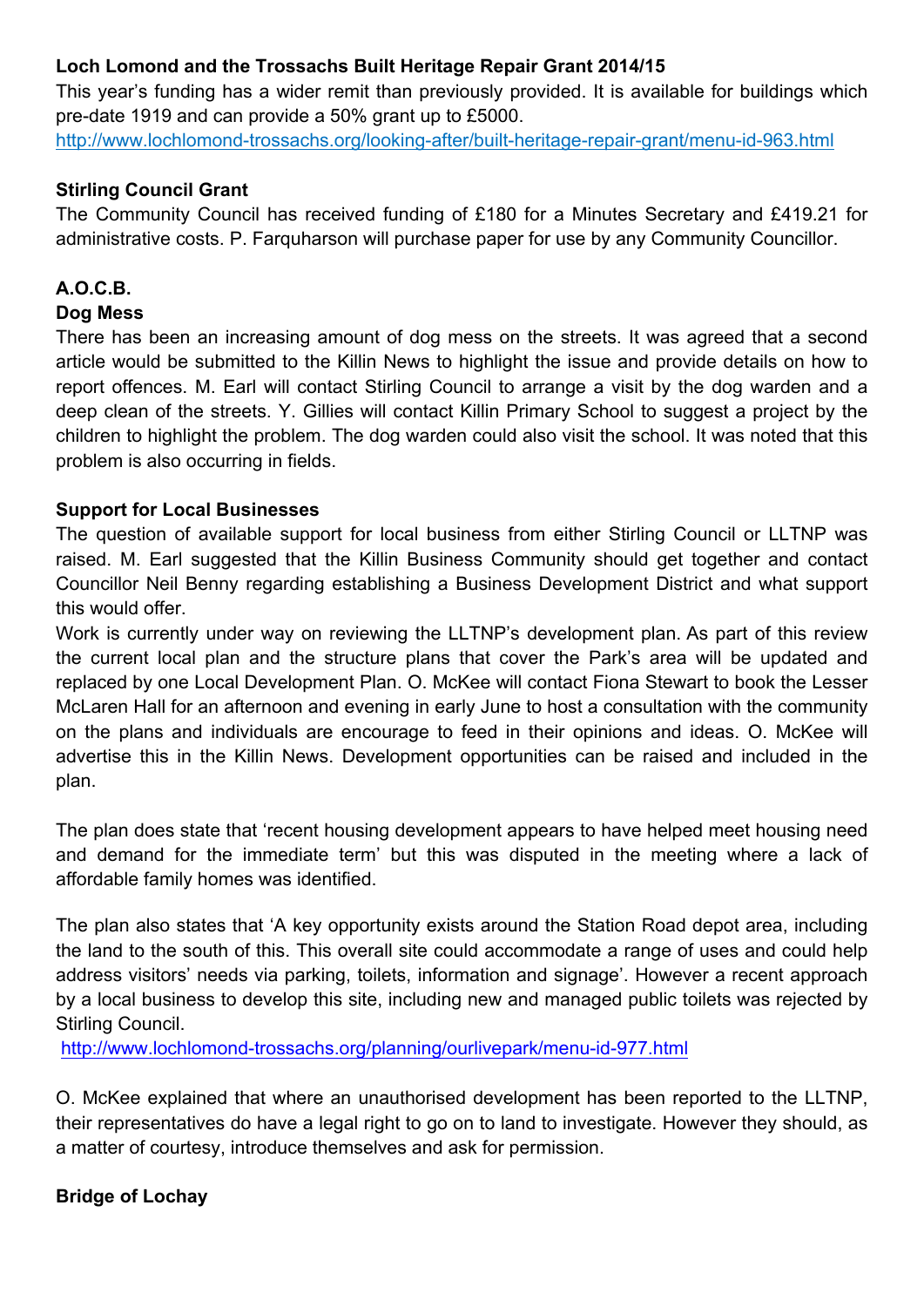New signage is required to ensure drivers are aware that this is a narrow bridge, only suitable for single file traffic.

## **Speed Restrictions**

Councillor A. Hayes is pursuing a countdown to the current 30mph speed restriction as traffic enters Killin. An extension of the 30mph zone to beyond the golf course is unlikely as it is not a trunk road but it would be possible to extend the 40mph zone. S. Inglis will pursue this and copy in M. Earl to the correspondence.

### **Notice board**

The notice board outside the McLaren Hall belongs to the McLaren Hall and is in urgent need of repair. The Community Council has paid for this previously. T. Frost to contact the McLaren Hall Committee.

## **Stirling Council Update**

- Stirling Council Local Development Plan there is a meeting scheduled for the  $3^{rd}$  of June to approve this.
- Bob Jack will retire in September.
- The local three-year Policing and Fire and Rescue Plans have been approved.
- Stirling Councillor, Alasdair MacPherson has been suspended for 5 months following an incident in 2012

# **Student Travel**

Martin Earl is trying to get a picture of the current number of students that are accessing courses at either Forth Valley College or wider afield in Glasgow or Edinburgh and are travelling from the Killin area by public transport, and any difficulties experienced by these students.

Contact Councillor Martin Earl with your experiences on:

earlm@stirling.gov.uk

Tel: 01786 233114

# **Planned Road Closures**

- The South Loch Tay road is to be closed in October 2014 for roadworks, with time banded opening for local traffic.
- Craignavie Road is to be closed from  $29<sup>th</sup>$  of September 2014 to the 10<sup>th</sup> of October 2014 for roadworks from the junction with the Main Street to Manse Road with local diversions in place.

M. Earl will raise the point that ditching should be done on the South Loch Tay road whilst roadworks are underway.

### **Armed Forces Day**

It had been reported that this event is £150,000 short of funding but M. Earl clarified that this is being sought through private sponsorship.

### **Killin Website**

It was agreed that the minutes from the Community Council could be included on this website.